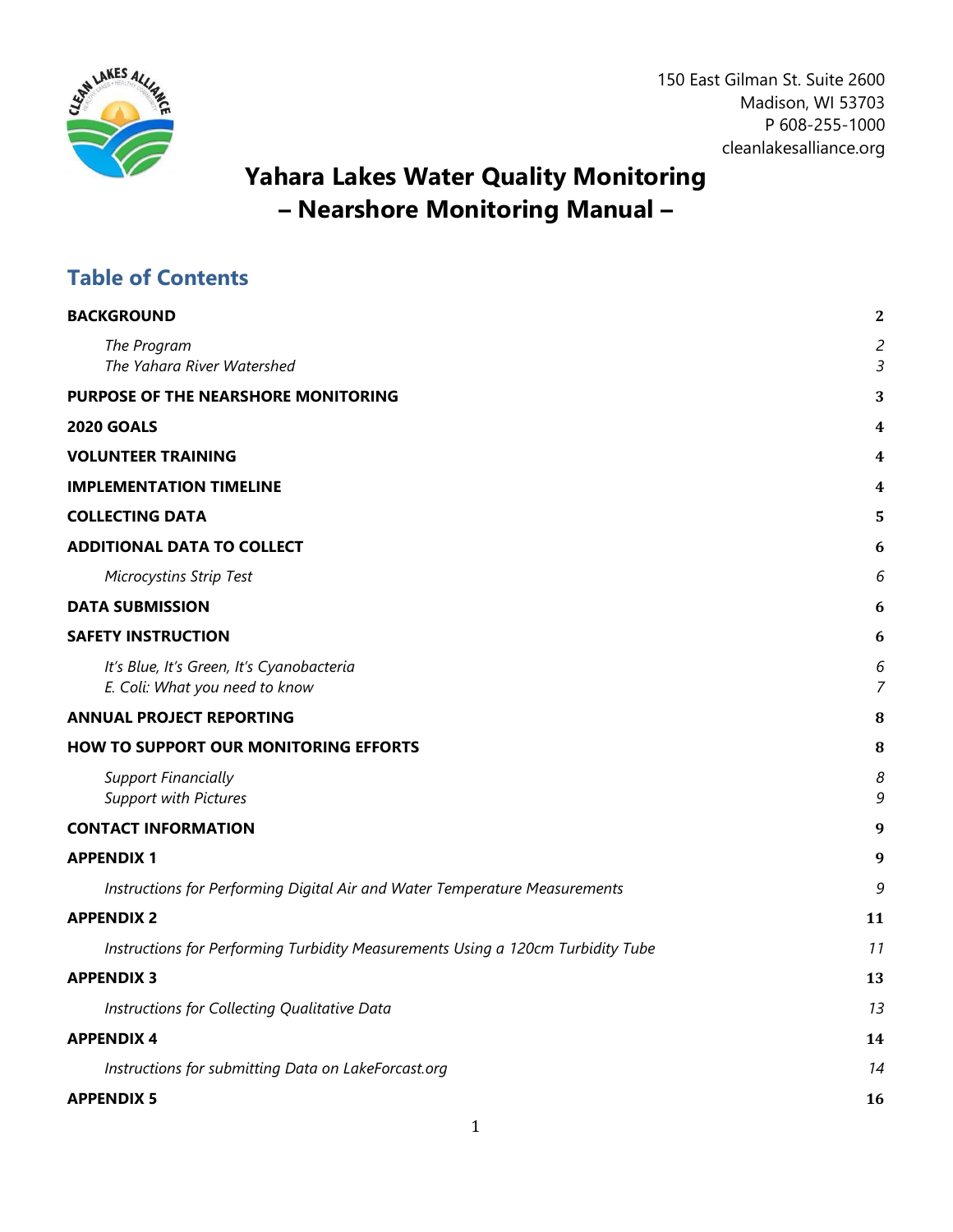#### **[ADDITIONAL RESOURCES](#page-16-0) 17**

| Invasion of the Invasive Species                     | 18 |
|------------------------------------------------------|----|
| Turbidity, Clarity, and Total Suspended Solids       | 19 |
| Understanding Your Data: What Affects Water Clarity? | 20 |

#### <span id="page-1-0"></span>**Background**

#### <span id="page-1-1"></span>**The Program**

In 2013, Clean Lakes Alliance launched the Yahara Lakes Monitoring program in response to findings from a 2011 study by Richard Lathrop and Steve Carpenter who identified the importance of monitoring nearshore water quality conditions to safeguard public safety. Working with an array of unique partnerships including Wisconsin Department of Natural Resources, Public Health Madison & Dane County, UW- Madison Center for Limnology, Long Term Ecological Research, 5Nines, Madison College, City of Madison lifeguards, UW Space Science and Engineering Center, and UW Morgridge Center for Public Service, Clean Lakes Alliance is entering the seventh year of implementation.

Clean Lakes Alliance recruits the support of Greater Madison citizens to measure and record various water quality parameters, including clarity, temperature, and various visual observations in the nearshore environment. These roughly 70 volunteers ranging from UW- Madison students to retired community members graciously donate their time on a weekly (and in some cases daily) basis during the summer season. This program wouldn't be possible without the dedication of the volunteers.

In 2016, Clean Lakes Alliance added offshore monitoring to the program to help increase sampling frequency for water clarity and dissolved oxygen and water temperature profiles at depth at the center of each of the Yahara lakes. This program bolsters efforts by the Wisconsin Department of Natural Resources' Citizen Lake Monitoring Network and Long-Term Ecological Research Network.

In 2017, Clean Lakes Alliance deployed 14 continuous temperature data loggers to collect continuous data at various volunteer stations on lakes Mendota, Monona, and Waubesa. The use of these data loggers to supplement volunteer monitoring drastically increases sample size and improves the potential for future lake condition forecasting.

In 2018, Clean Lakes Alliance added a *E. coli* bacteria sampling pilot to test the effectiveness of sampling from various volunteer locations around the watershed because this is one of the primary factors that leads to beach closures. Also, Clean Lakes Alliance received the Wisconsin Citizenbased Monitoring Program of the Year award for the Yahara Lakes monitoring efforts. Successes such as this would not be possible without the support and dedication of our monitors.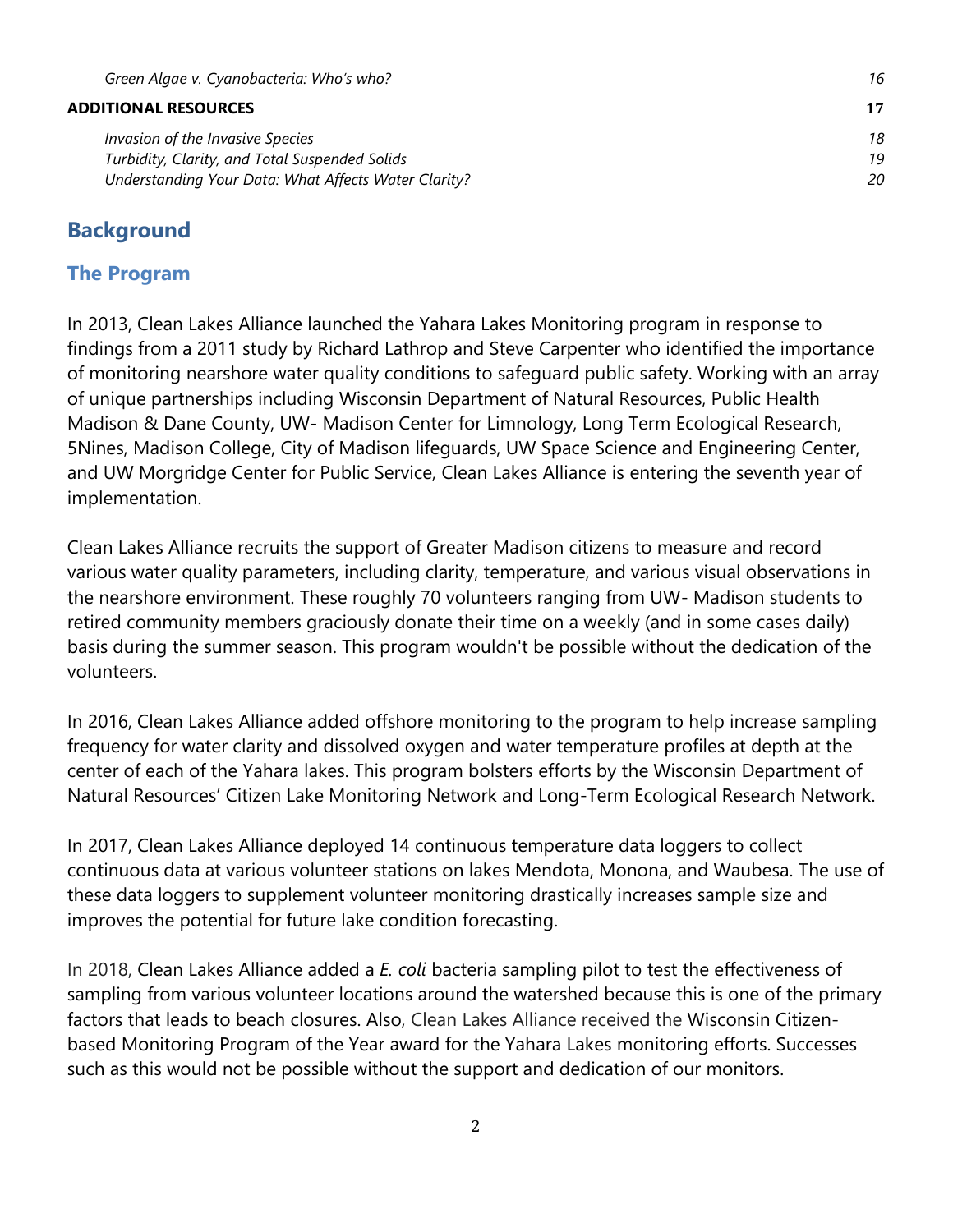In 2019, Clean Lakes Alliance switched to website provider 5Nines to host and improve Lakeforecast.org. A new scrollable map, picture submission, and cyanobacteria text alerts are just some of the features intended to improve user experience.

Since its inception, the program has expanded to include around 70 nearshore sites and 7 offshore sites and collected over 10,600 condition reports.

## <span id="page-2-0"></span>**The Yahara River Watershed**

- Watershed size: about 540 square miles
- Total lakes surfaces: 29 square miles
- Total lakes shorelines: 66 miles
- Across 3 counties: Columbia, Dane, and Rock (with 87% of area in Dane)
- Drains to 5 lakes: Mendota, Monona, Wingra (not part of chain), Waubesa, and Kegonsa (Figure 1)
- The watershed begins in the headwaters of the Yahara River in Columbia County and end at the confluence with the Rock River
- All of the five Yahara lakes are lowland drainage lakes
- Water quality in drainage lakes can be highly variable because they are fed by streams, groundwater, precipitation, and runoff



## <span id="page-2-1"></span>**Purpose of the nearshore monitoring**

The monitoring of nearshore water quality conditions serves many purposes:

- It **helps researchers** understand the conditions that create damaging algal blooms because it supplements the sampling conducted by other entities, creating a **more robust dataset** for all parties to draw upon.
- It tracks changing beach conditions and the formation and movement of **potentially toxic cyanobacteria and algal blooms**. Knowing where algal blooms are occurring helps inform and **protect the public**.
- It provides information to the **LakeForecast.org website** that combines water quality conditions reported by Clean Lakes Alliance citizen monitors as well as other water condition information such as beach closures to the general public in real-time. This website **helps Yahara lake users choose where they'd like to spend time on the lakes**.
- It informs the Clean Lakes Alliance weekly **Weekend Lake Reports** during the summer on social media which **builds awareness and educates the public** about lake ecosystems and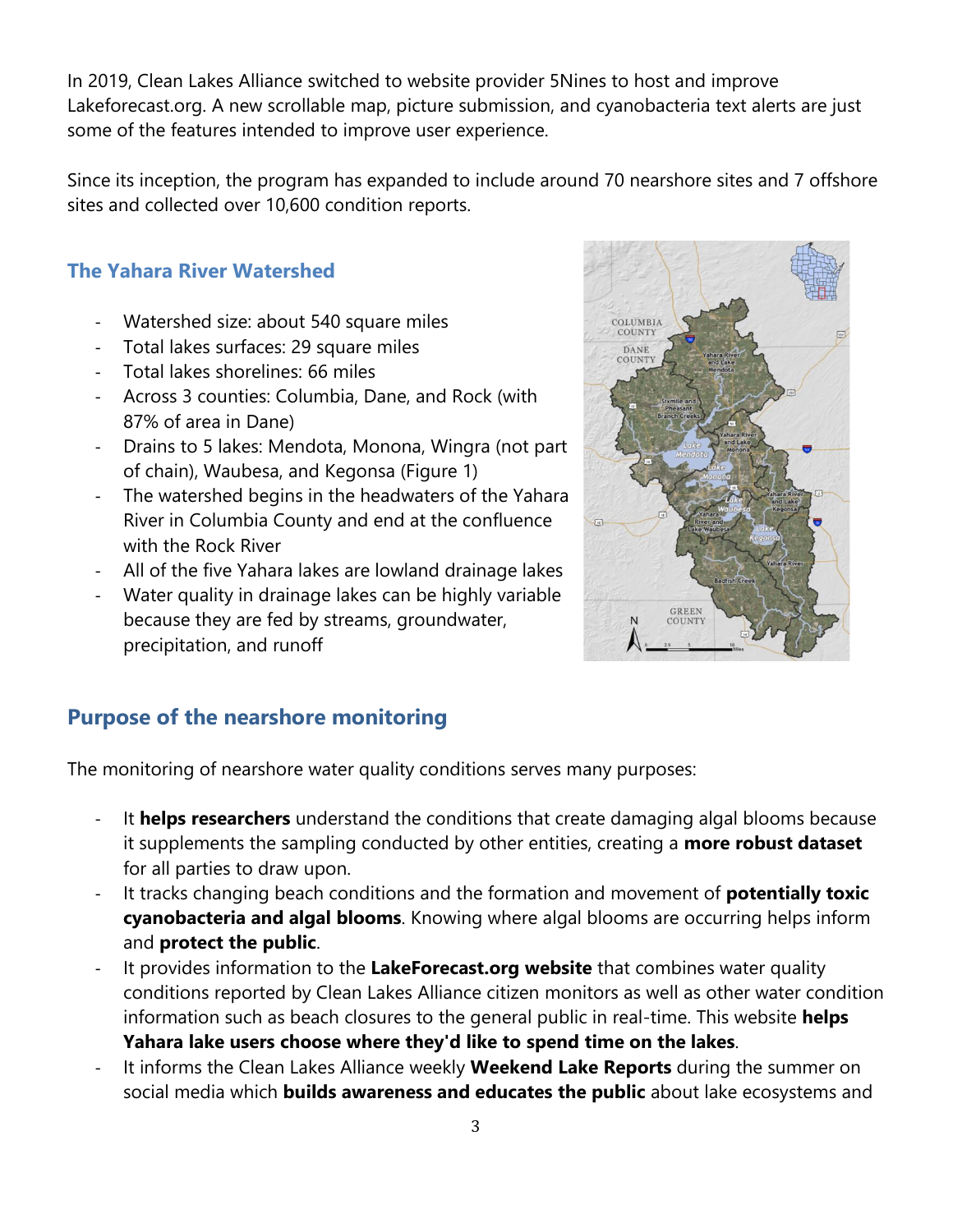water quality. These reports include updates on beach closures and where to spend time on the lakes based on conditions reported by monitors and weather conditions.

Our Weekend Lake Reports received over 77,800 views in 2018. Continued efforts are being made to broadcast them on a Madison TV station. To access the weekend lake reports, like Clean Lakes Alliance on Facebook or go to YouTube and search "Weekend Lake Report."

## <span id="page-3-0"></span>**2020 Goals**

2020 project goals are to:

- Transition Lakeforecast.org website to new platform that improves user interface and volunteer experience
- Maintain approximately 65 volunteers to provide adequate spatial coverage around the Yahara lakes
- Increase frequency of nearshore monitoring at all public beaches by allowing multiple monitors to participate at the same location
- Deploy thermistors to test water temperature at a 3 ft depth contour at least 18 locations around four Yahara lakes (Mendota, Monona, Waubesa, Kegonsa)
- Continue collaborating with City of Madison to have lifeguards monitor at four of nine lifeguarded beaches *five* times per week
- Perform weekly offshore monitoring of water clarity, temperature, and dissolved oxygen at the deep hole on all five Yahara lakes to increase sampling frequency
- Increase number of *Lake Forecasting Stewards*
- Continue analyzing the impacts of temperature, wind, and rainfall on cyanobacteria bloom formation

## <span id="page-3-1"></span>**Volunteer Training**

Additional training or a refresher are not required but can be requested. Volunteers should see the training video on Clean Lakes Alliance's Water Quality Monitoring webpage [cleanlakesalliance.org/monitoring/](http://cleanlakesalliance.org/monitoring/) or on YouTube at youtube.com/watch?v=IGECFKXXha4 for a refresher on the protocols used during the sampling period.

Throughout the year, **Luke Wynn** will provide assistance and support to volunteers. This support includes obtaining and disseminating equipment and supplies (e.g. monitoring equipment and manual), troubleshooting equipment issues, and performing periodic check-ins to answer questions.

## <span id="page-3-2"></span>**Implementation timeline**

Start of the monitoring season: **May 25th**(volunteers can start earlier if interested)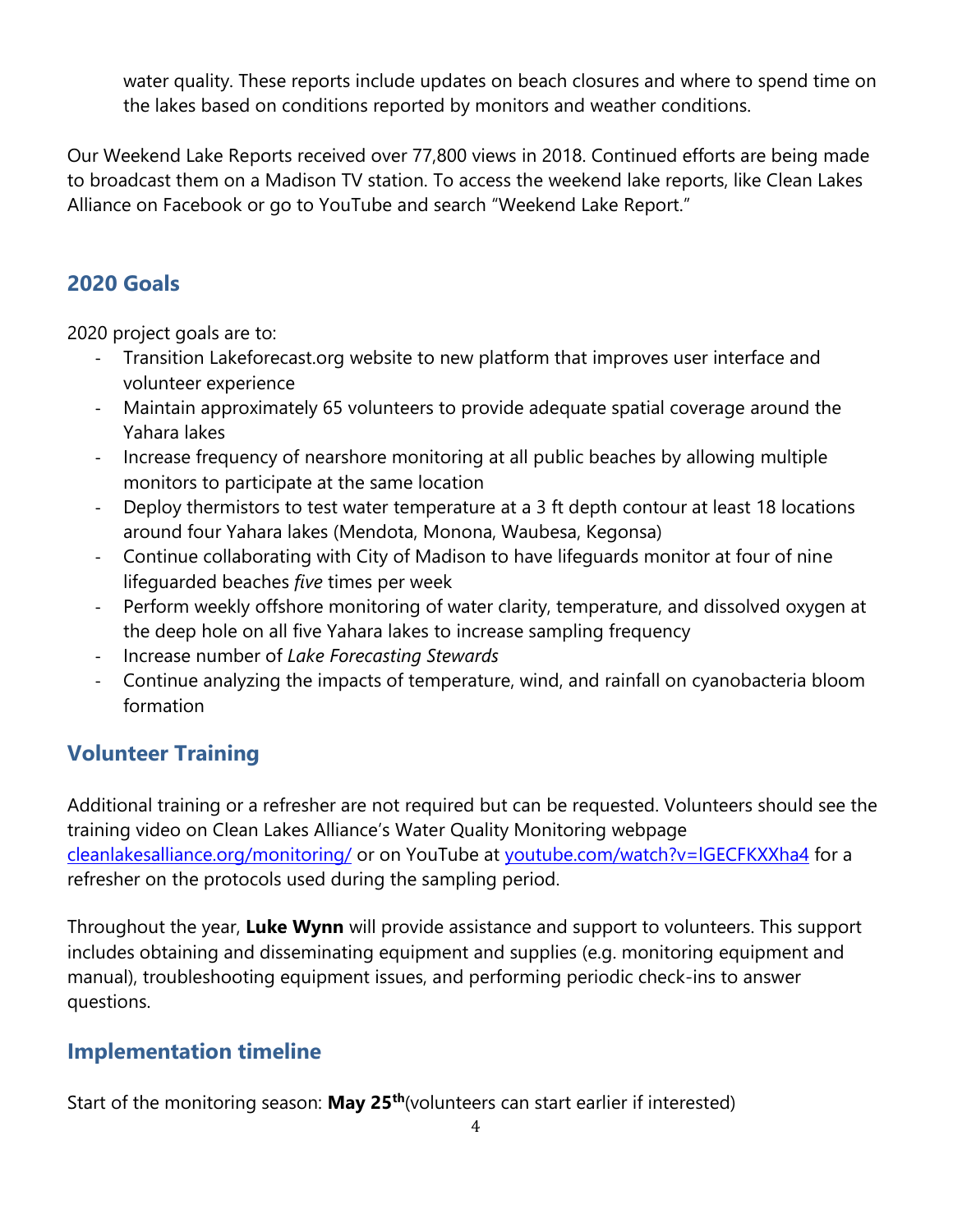End of the monitoring season: **September 7th** (volunteers can sample through the end of September if interested)

Sampling frequency: **twice a week** (or more if it is possible)

Recommended date for sampling (if possible): **Thursday mornings** between 7 a.m. and 12 p.m. **and one additional day** - either Tuesday and/or Saturday morning

We are asking all volunteers to sample two times per week or more to help increase the timeliness of information to lake users through LakeForcast.org and the Weekend Lake Report on social media.

Clean Lakes Alliance staff will inform volunteers via email when multiple volunteers and/or Public Health - Madison & Dane County reports a cyanobacteria algal bloom presence. Cyanobacteria bloom reports will be incorporated into LakeForecast.org, displaying the observations with an exclamation point as shown in the picture.



## <span id="page-4-0"></span>**Collecting data**

Quantitative parameters to be measured include:

- water temperature and air temperature measured using a digital thermometer (Appendix 1)
- water turbidity (an indicator of clarity) will be determined using a 120cm turbidity tube (Appendix 2)

Qualitative, visual observations (Appendix 3) will be collected for:

- wave intensity
- waterfowl presence
- surface bloom presence
- algal bloom type: monitors are trained to distinguish and report green algae and cyanobacteria algae blooms at their sites (Appendix 5)
- floating plant debris abundance
- bather load (or the number of people in the water)
- visual water clarity

Sample area size: for all visual observations we ask volunteers to concentrate on conditions in the immediate area. More specifically, the sampling area is approximately 50 feet in any direction from where you measure water temperature and turbidity.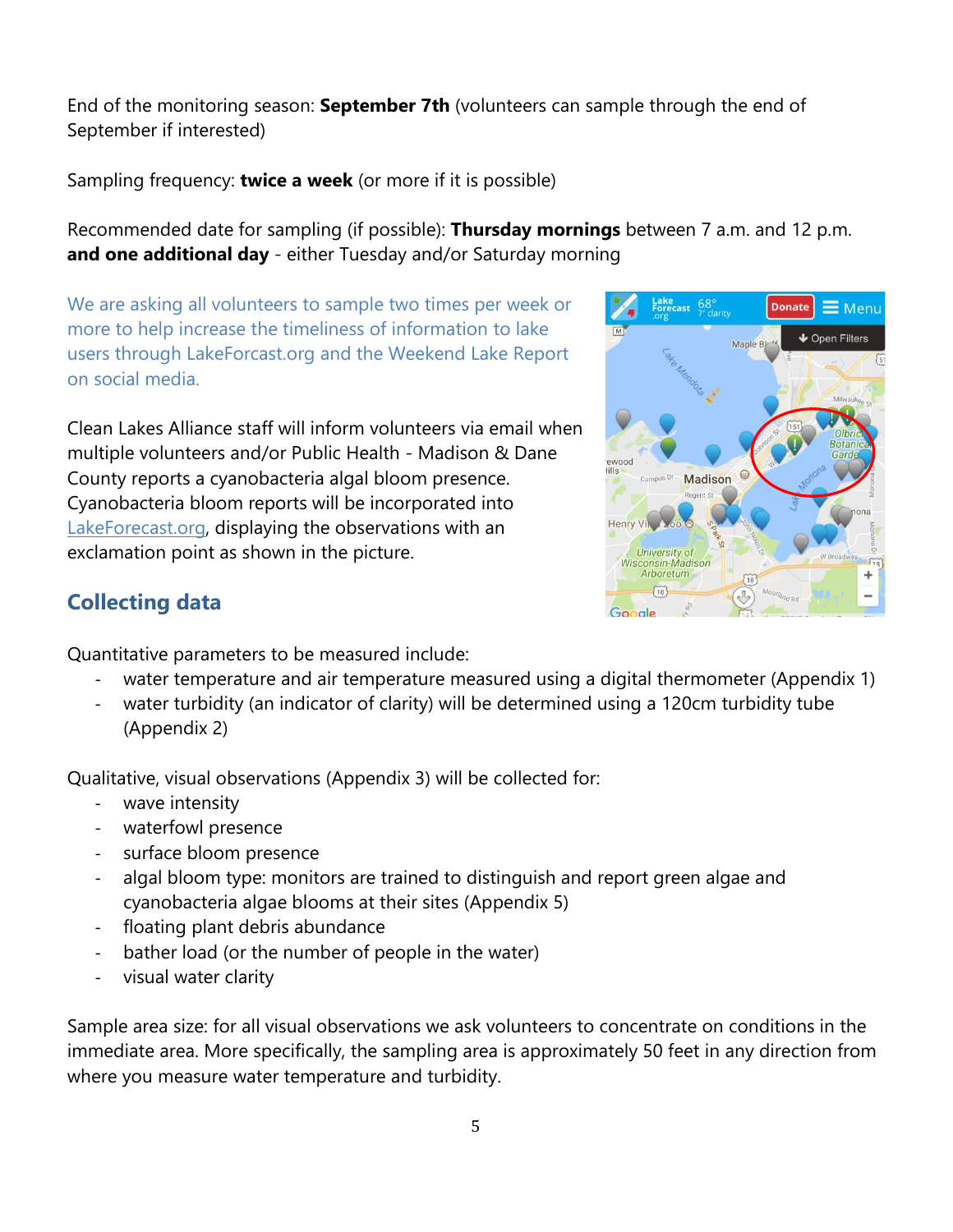## <span id="page-5-0"></span>**Additional data to collect**

## <span id="page-5-1"></span>**Microcystins Strip Test**

In 2020, Clean Lakes Alliance will work with UW Water Systems & Society Research Group to conduct Microcystins testing. Microcystins are a class of toxins produced by cyanobacteria. The data collected will be used to estimate the quantity of Microcystins in water. We will also use the results to correlate them with visual observation of cyanobacteria blooms. Volunteers who wish to participate will attend a training day and collect a small water sample while they are monitoring. The procedure to conduct the test takes 35min to complete and the data will be submitted through a shared google sheet.

## <span id="page-5-2"></span>**Data submission**

Volunteers will record their data on provided data sheets and enter results into the web-based data entry system (Lakeforecast.org).

The Monitor Login button at the bottom of the page will direct you to enter your username and password. Once logged in, select the New Entry button at the top right and follow the prompts to enter your visual and quantitative observations (Appendix 4).

## <span id="page-5-3"></span>**Safety instruction**

Clean Lakes Alliance recommends the volunteers to take some safety precautions **during algal blooms events**:

- Do not enter the water and do not perform the measure of water temperature and water turbidity.
- Limit the time breathing nearby water while you are collecting visual information.

## <span id="page-5-4"></span>**It's Blue, It's Green, It's Cyanobacteria**

**Definition:** Cyanobacteria are a group of bacteria that photosynthesize and fix nitrogen **Identification:** Looks like blue-green paint across the surface of the water, and noticeably bacteria are disconnected and free-flowing

**Dangers:** Some species produce cyanotoxins which can be hazardous to health when ingested, touched, or inhaled. Cyanotoxins are usually neurotoxic (affecting the nervous systems) or hepatotoxic (affect the liver).

## **Symptoms of Cyanobacterial Poisoning:**

● In animals: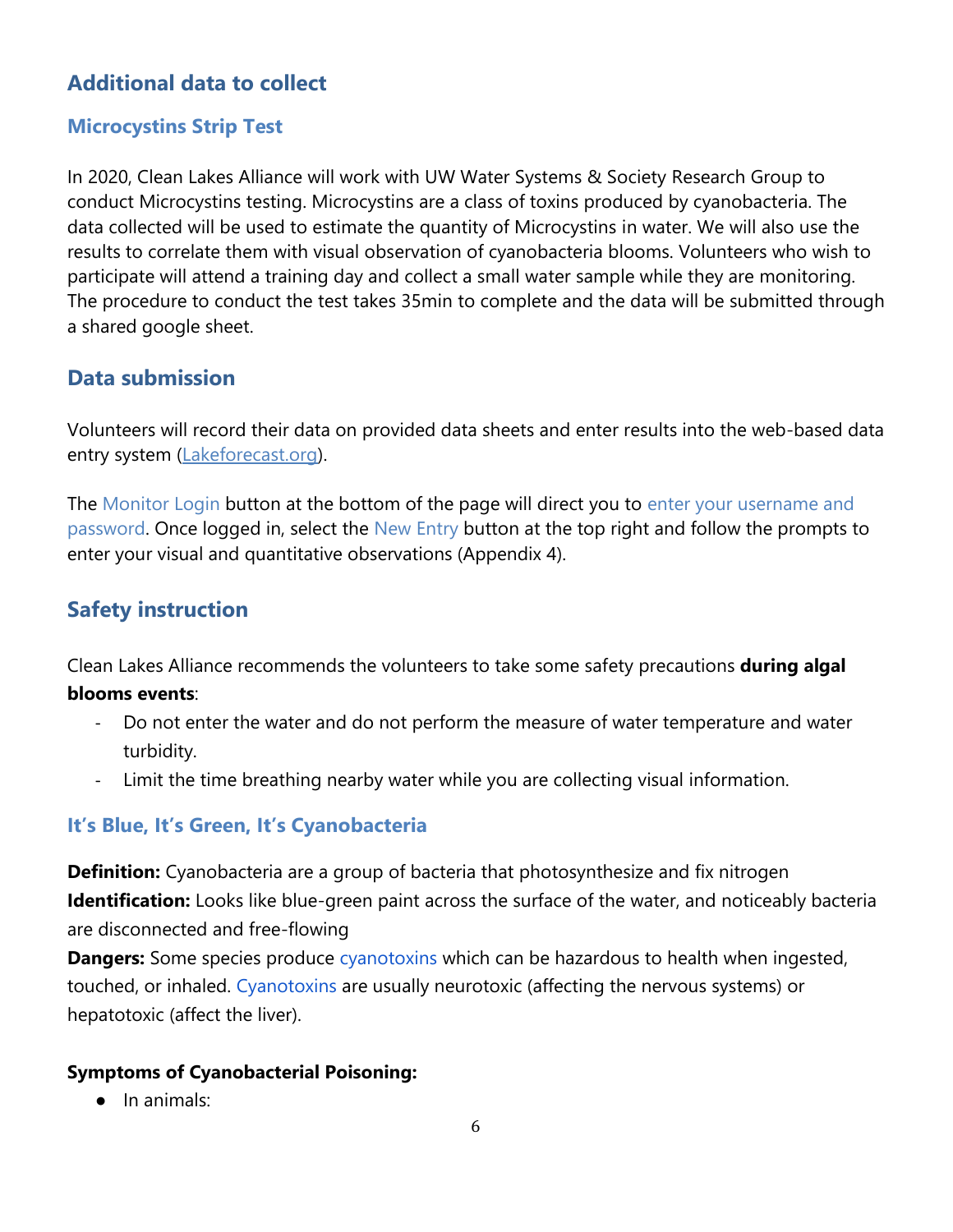- Usually observable as soon as 20 minutes after ingestion
- Weakness, staggering, difficulty breathing, convulsions, death
- In humans:
	- Microcystin-LR
		- Abdominal pain, headache, sore throat, vomiting/nausea, dry cough, diarrhea, blistering around the mouth, and pneumonia
	- Cylindrospermopsin
		- Fever, headache, vomiting, and bloody diarrhea
	- Anatoxin a group
		- Tingling, burning, numbness, drowsiness, incoherent speech, salivation, respiratory paralysis (which could lead to death)

## **IF YOU OR OTHERS BELIEVE YOU MAY HAVE CYANOBACTERIAL POISONING, SEEK MEDICAL HELP IMMEDIATELY!**

## **Cyanobacterial Poisoning Prevention Strategies:**

- Avoid contact with water known to be contaminated
- Rinse off with clean/fresh water as soon as possible if contact suspected
- Do not ingest lake water
- Keep pets away from water if unsure about water quality

## **Not all species generate toxins, so stay updated on advisories and closures with Lakeforecast.org!**

## <span id="page-6-0"></span>**E. Coli: What you need to know**

**Definition:** *E. coli* refers to a family of bacteria that can live in water, on food, and in the intestines of people and animals

**Dangers:** When ingested, *E. coli* can make people ill, and in extreme cases cause dehydration and death **Who monitors for it:** Public Health - Madison & Dane County conduct water quality checks once a week to look for *E. coli* **What triggers a beach closure:** Beach Closures occur when levels of *E. coli* or cyanobacteria are above a threshold (1,000 MPN/100mL



or 20 ppb respectively). Closed beaches are tested daily until conditions improve.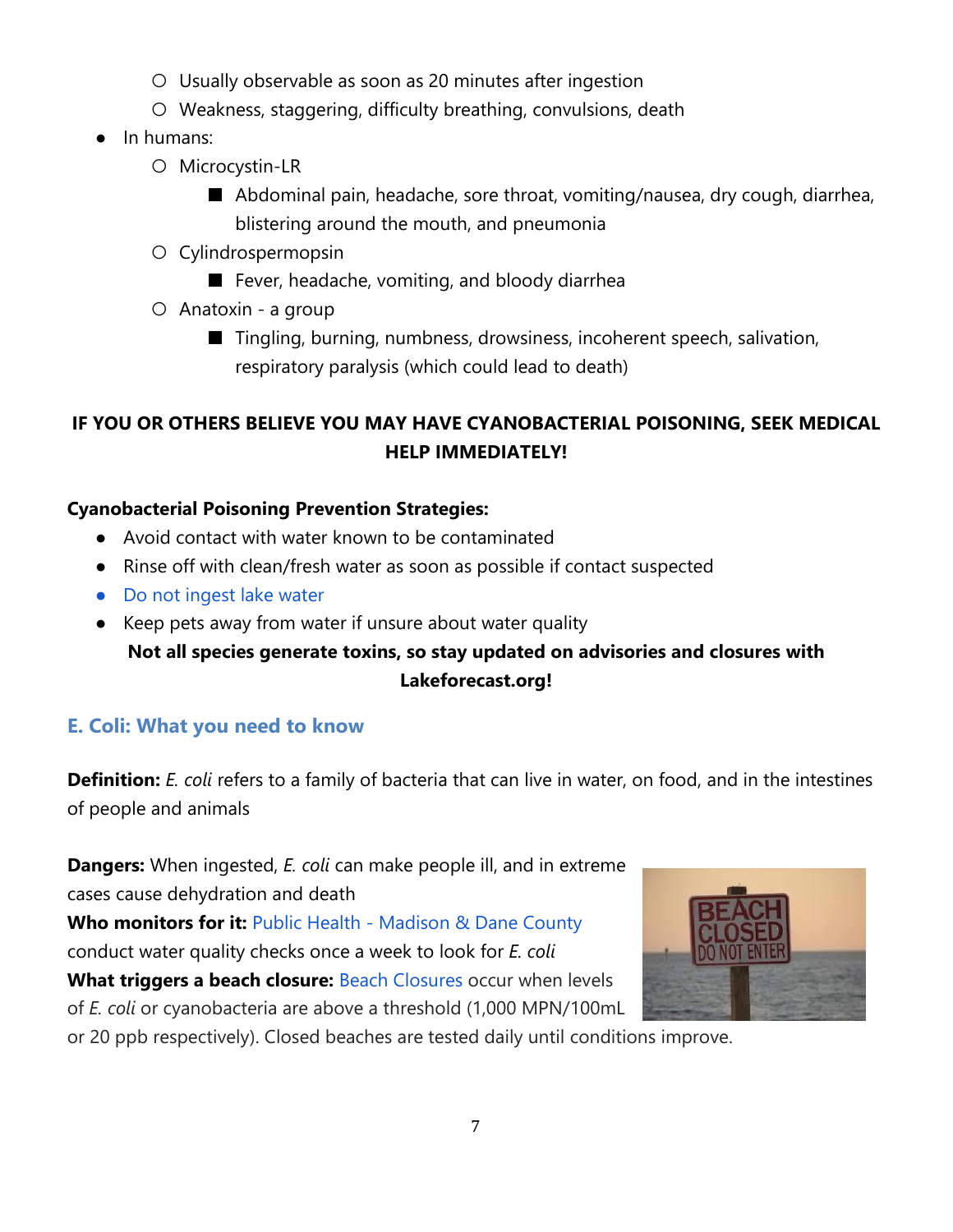## **Beach closures are posted on the Public Health - Madison & Dane County website, Facebook, and Twitter, in addition to email notifications and signage at the beach.**

#### *E. Coli* **Contamination Symptoms:**

- Diarrhea
- Abdominal cramping, pain, or tenderness
- Nausea and vomiting

#### **Strategies to Prevent Contamination:**

- Avoid swimming after a heavy rainfall because levels could be elevated
- Do not ingest lake water and wash your hands before eating
- Wash your pet after swimming
- Follow safety alerts and advisories

## <span id="page-7-0"></span>**Annual Project Reporting**

At the end of 2020, Clean Lakes Alliance will compile and interpret both individual and aggregated sampling results. These results will be presented to volunteers via mail and in an annual report format. The end-of-year summary for each year can be found on Clean Lakes Alliance's Water Quality Monitoring webpage [cleanlakesalliance.org/monitoring/.](https://cleanlakesalliance.org/monitoring/) The information will also be shared with UW-Madison researchers as we continue to work toward developing a predictive model for cyanobacteria algal bloom formation. In addition, Clean Lakes Alliance will inform other water resources organizations of the data collected and facilitate its timely distribution.

## <span id="page-7-1"></span>**How to Support our Monitoring Efforts**

## <span id="page-7-2"></span>**Support Financially**

If you would like to help support the program in 2020, please consider becoming a *Lake Forecasting Steward* or renewing starting at \$135 by going to our website [cleanlakesalliance.org/product/lake-forecasting-steward/](https://cleanlakesalliance.org/product/lake-forecasting-steward/) or sending a check to Clean Lakes Alliance (150 E. Gilman St., Suite 2600, Madison, WI 53703) with memo "Lake Forecasting Steward." In 2018, 24 of your fellow lake monitors donated to help support this program.

A *Lake Forecasting Steward* donation of \$135 contributes to the following:

- \$60.25: Turbidity tube for one additional volunteer & monitoring site
- \$15.00: Thermometer for one additional volunteer & monitoring site
- \$24.75: Office expenses and supplies
- \$35.00: 2017 Friend of Clean Lakes donation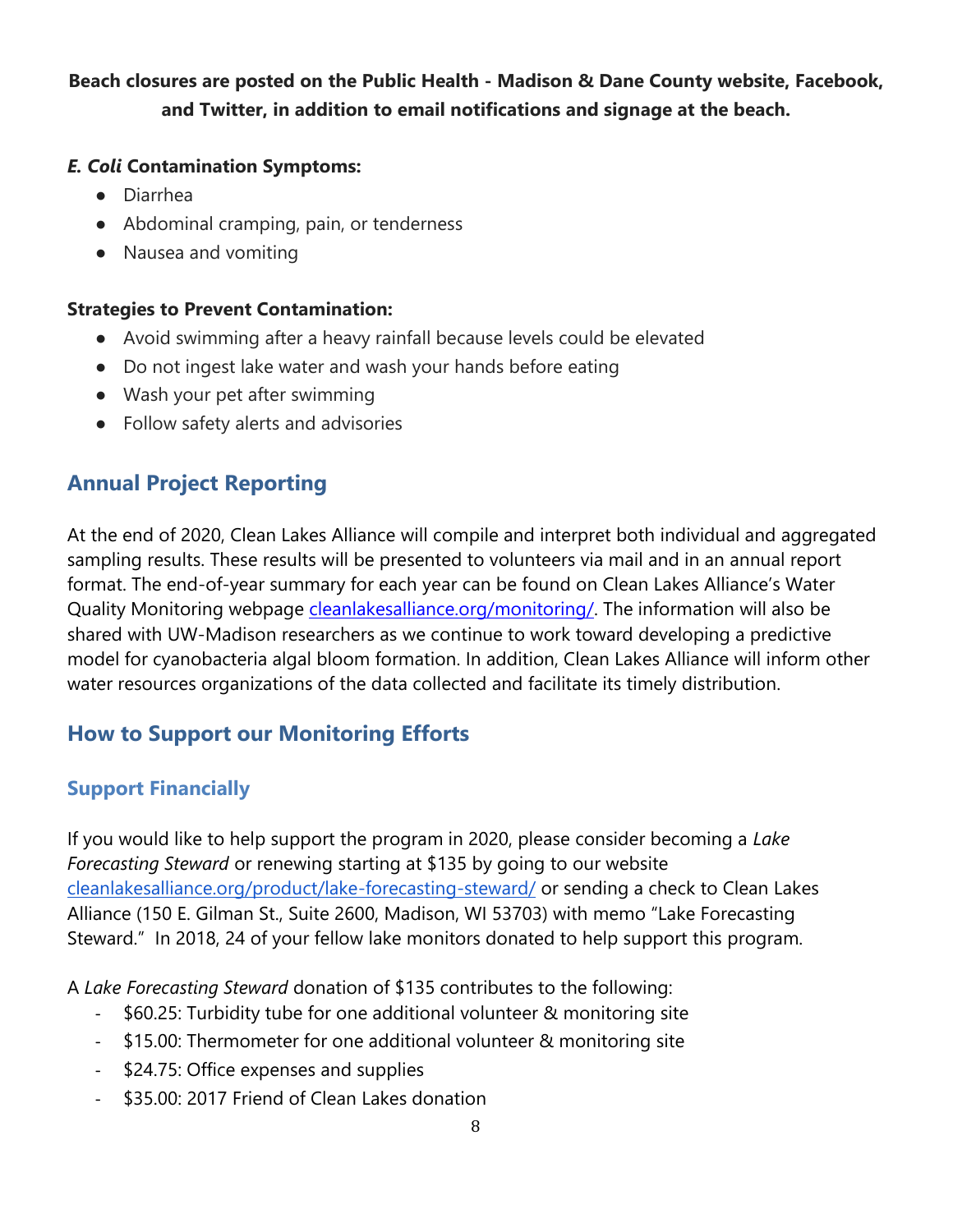## <span id="page-8-0"></span>**Support with Pictures**

Receiving pictures from you and your loved ones sampling at your sites will help us to promote and educate the public on the program through social media. Please send your action pictures while handling the material at your site to Clean Lakes Alliance staff. We would also like receiving pretty water scenes and/or algae blooms events pictures.

## <span id="page-8-1"></span>**Contact Information**

Luke Wynn **Issis Macias** [luke.wynn@cleanlakesalliance.org](mailto:luke.wynn@cleanlakesalliance.org) [issis@cleanlakesalliance.org](mailto:issis@cleanlakesalliance.org) (608) 255-1000 x111 (608) 255-1000 x106 **Appendix 1**

*Watershed Program Associate Watershed Engagement Senior Manager*

## <span id="page-8-3"></span><span id="page-8-2"></span>**Instructions for Performing Digital Air and Water Temperature Measurements**

#### **Equipment/Materials Needed**

- Digital Arrow-Shaped Thermometer (either Thermoworks or Fisher Scientific brand)
- Nearshore Water Quality Monitoring Data Sheet

#### **General Rules of Sampling**

- Sample air temperature as close to lake sample collection site as possible
- Collect data by removing the probe from the chamber and allowing the temperature reading on the probe to stabilize before recording.
- Pressing the "hold" button freezes the current temperature on screen for easier recording o Thermoworks thermometers do not have a "hold" button
- Remember to remove the plastic sheath that covers the temperature probe when sampling.
- You can switch between °C and °F by pressing the [°C/°F] button.
	- o This button is located on the back of Thermoworks thermometers

#### **Changing Battery**

- You may need to replace the battery periodically during the sample season.
- To replace the battery, remove the screw cover with a small Phillips screwdriver, carefully remove the old battery and replace it with a new battery in the same position as the old battery, and rescrew the cover back on the thermometer.
- LR44 batteries are used in the Thermoworks thermometers and CR2032 batteries are used in the Fisher Scientific thermometers. Batteries can be obtained from a hardware store.

#### **Sampling Methods**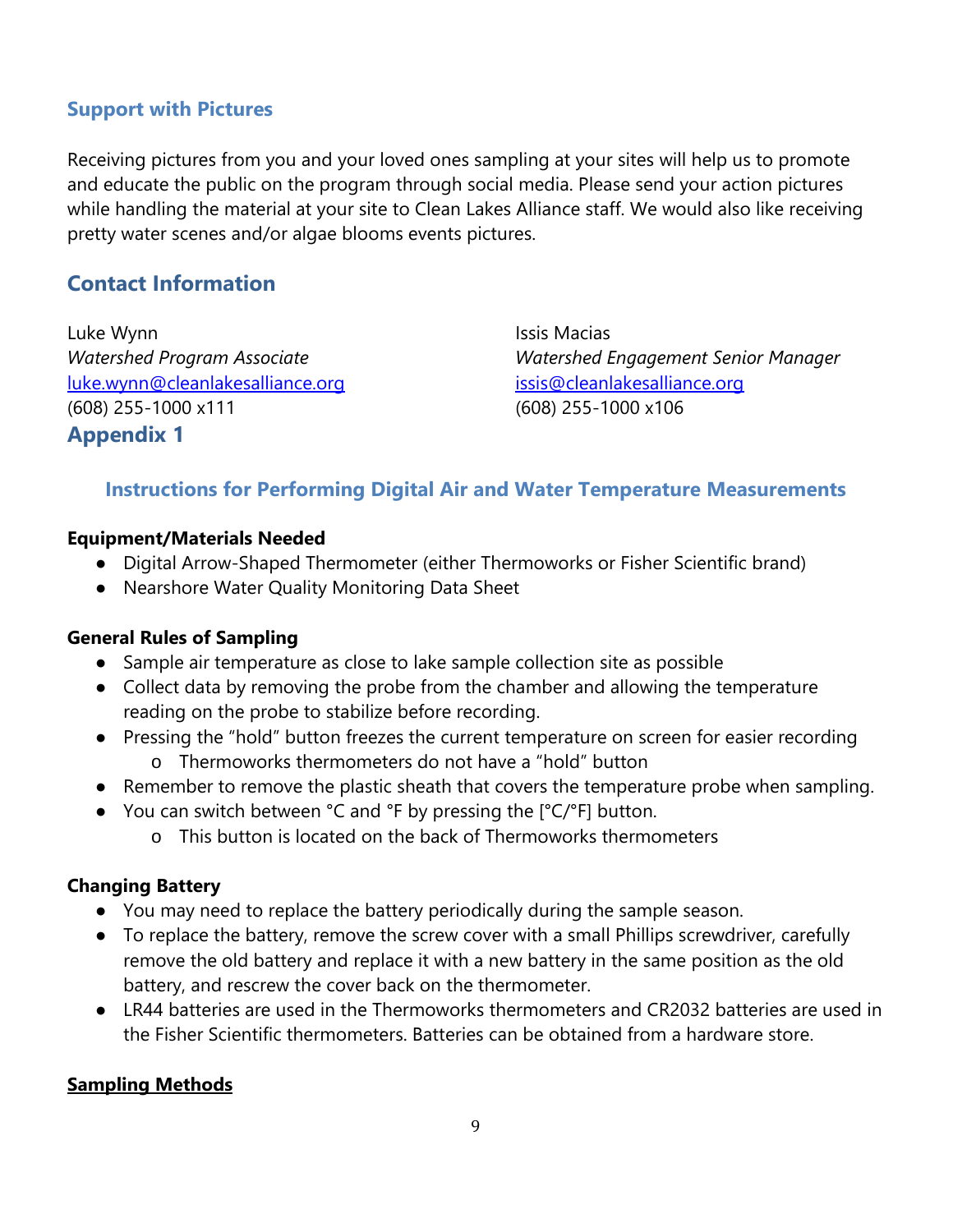### **Step 1 – Air Temperature Measurement**

- 1. Remove the temperature probe from the probe chamber.
- 2. Hold the thermometer so that it is shaded by your body
- 3. Press the [ON/OFF] button.
- 4. Allow the temperature to stabilize.
- 5. Record stabilized temperature in °F on water quality monitoring data sheet.

## **Step 2 – Water Temperature Measurement**

- 1. Sample the surface at location where it is  $\sim$  3 feet total depth
- 2. Carefully move to the sampling location, while wading slowly in the water. If collecting samples from your pier, sample as above (3 feet total depth) but disregard the wading.
- 3. Remove the temperature probe from the probe chamber.
- 4. Press the [ON/OFF] button.
- 5. Insert thermometer vertically into the water, submerging the silver probe.
- 6. Allow the temperature to stabilize.
- 7. Record stabilized temperature in °F on data sheet.

## **Step 3 – Enter Data**

1. After recording your measurements on the paper form, please enter the data into the online submission form on *Lakeforecast.org* using your username and password provided by Clean Lakes Alliance.

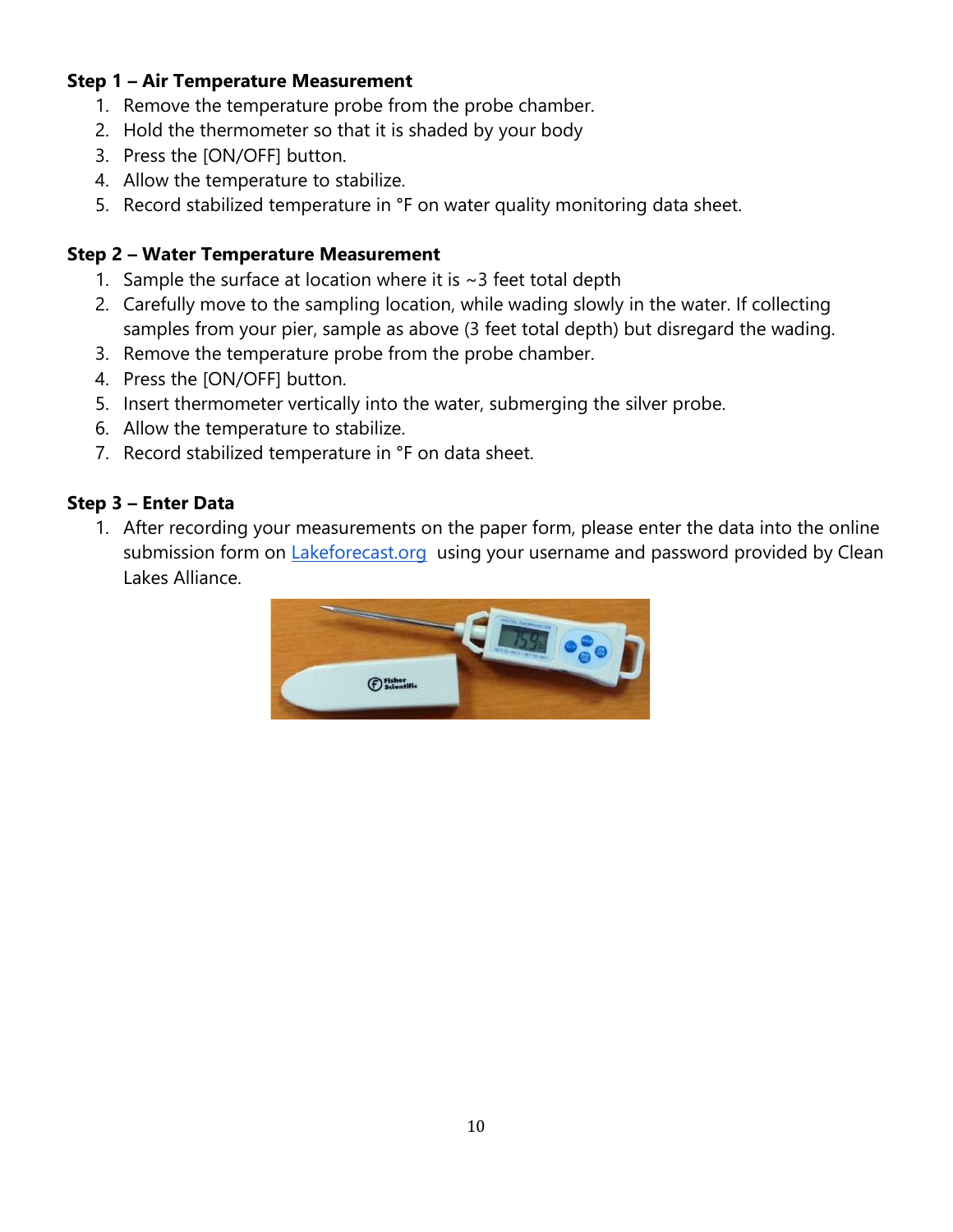## <span id="page-10-1"></span><span id="page-10-0"></span>**Instructions for Performing Turbidity Measurements Using a 120cm Turbidity Tube**

Turbidity is a measurement of how cloudy water appears. Turbidity is also a measure of how much light passes through water and is caused by suspended solid particles that scatter light. These particles may be microscopic plankton, stirred up sediment or organic materials, eroded soil, clay, silt, sand, mud, industrial waste, chemical precipitates, or urban runoff.

#### **Equipment/Materials Needed**

- 120cm turbidity tube
- Nearshore Water Quality Monitoring Data Sheet

#### **General Rules and Tips of Sampling**

- Do not wear sunglasses when sampling
- Record the value when you can first see the white and black disk: the moment you first recognize the contrasting pattern, not necessarily when the pattern is completely visible.
- Keep the tube vertical when taking your reading. It is easy to accidently tilt the tube as you lean over to view the Secchi disk.

#### **Cleaning the Turbidity Tube**

- Although Clean Lakes Alliance cleans the tubes between seasons, you may want to periodically clean your tube if it starts collecting algae or other debris that obstructs view of the black and white Secchi disk.
- To clean your tube, it is best to use a long-handled brush that can be pushed to the bottom of the tube. An attached string or broom handle is necessary for easy removal. A small amount of environmentally friendly cleaner can help remove dirt and algae. Rinse well with a garden hose or your indoor sink.

#### **Sampling Methods**

#### **Step 1 – Sample Collection**

- 1. Sample at  $\sim$ 3 feet total depth
- 2. Dip the tube  $\sim$  6 inches into the water at your sampling site and fill to the top

#### **Step 2 – Turbidity Measurement**

- 1. Take your filled turbidity tube to a shaded spot. If there is no shade around, use your body to block the sun from shining on the tube
- 2. Look down through the tube toward the target disk on the bottom of the tube.
- 3. If the disk is visible, record the water level as 120 centimeters
- 4. If the disk is not visible, slowly release water from the release valve until the disk at the bottom of the tube becomes visible. Record the water level in centimeters (cm).

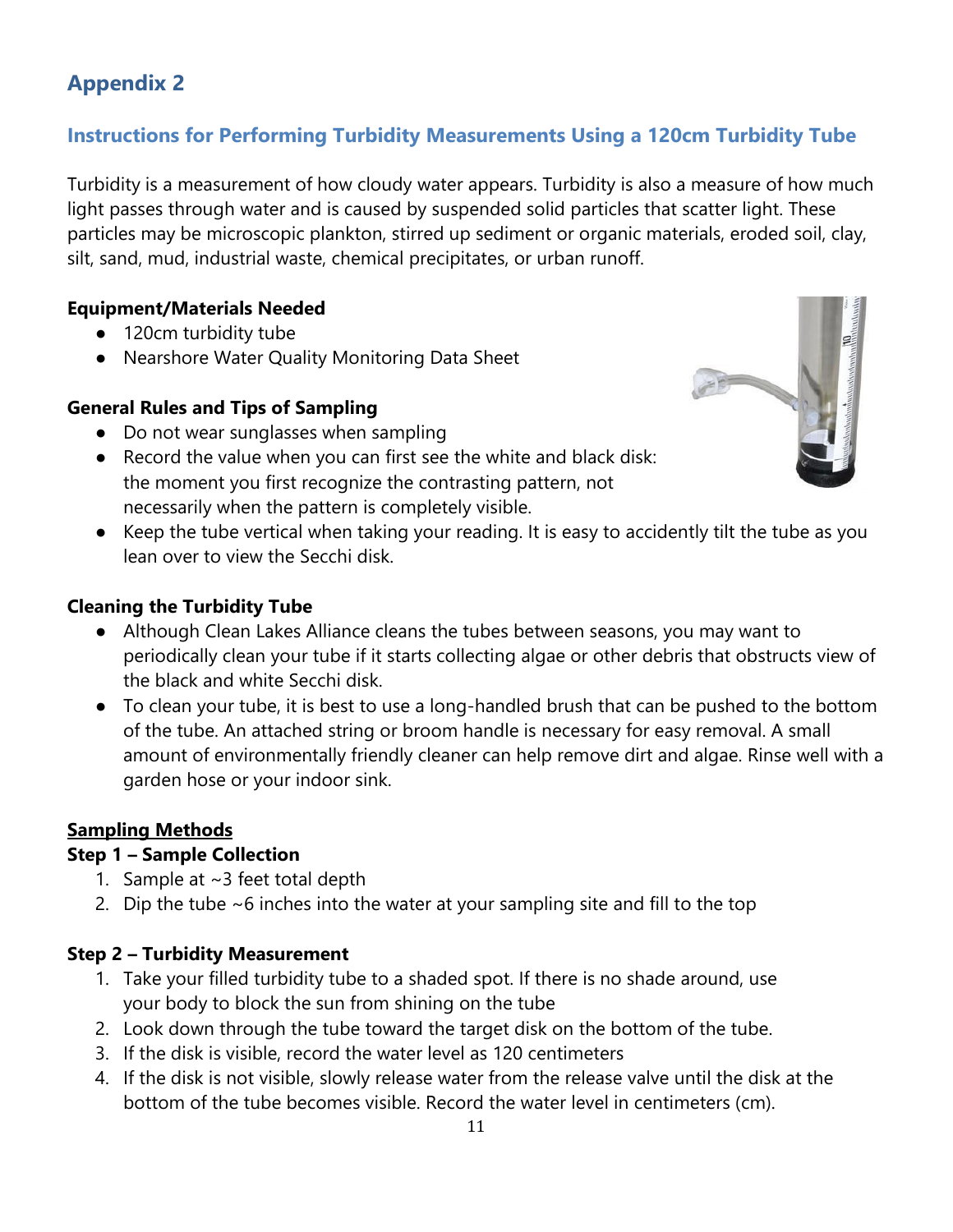5. Record all values on water quality monitoring data sheet

## **Step 3 – Enter Data**

1. After recording your measurements on the paper form, please enter the data into the online submission form on Lakeforecast.org (**<https://lakeforecast.org/#/login>**) using your username and password provided by Clean Lakes Alliance.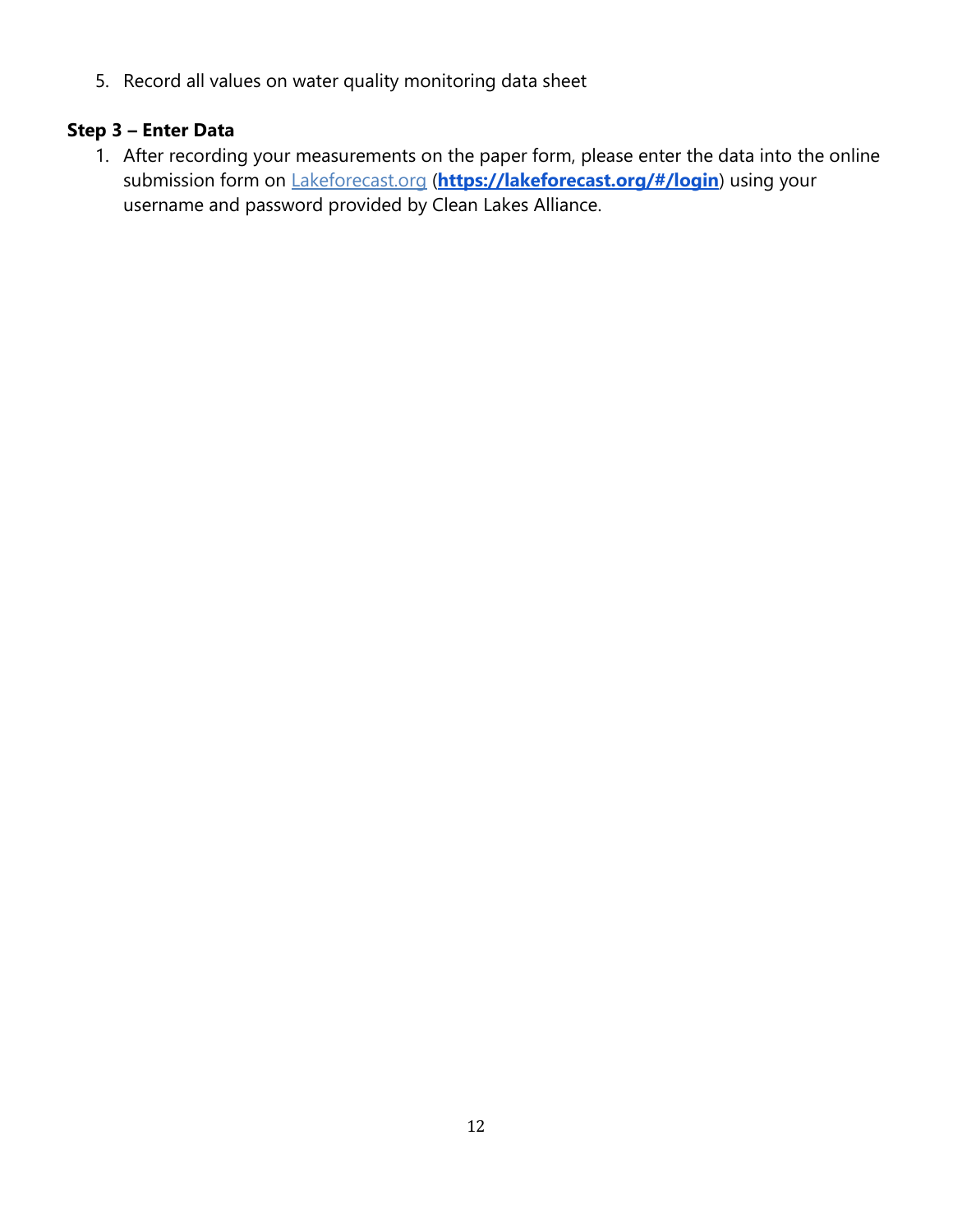## **Instructions for Collecting Qualitative Data**

#### <span id="page-12-1"></span><span id="page-12-0"></span>**Equipment/Materials Needed**

- Nearshore Water Quality Monitoring Data Sheet
- Computer or smartphone

#### **Qualitative, Visual Observations**

#### **Step 1 – Collect Observations**

- 1. Record all data on the nearshore water quality monitoring data sheet.
	- a. Wave intensity on a scale of  $1 3$  (1 = calm to small ripples, 2 = small to moderate chop,  $3 =$  rough water).
	- b. Waterfowl presence in the water or at the lake edge, paying particular attention to qeese/ducks (1 = none, 2 = some, 3 = a lot).
		- i. "Some" signifies between 1 10 waterfowl are present.
		- ii. "A lot" signifies greater than 10 waterfowl are present.
	- c. Algal surface bloom presence  $(1 = none, 2 = some$  clear evidence,  $3 = strong$ , extensive presence) within the general vicinity of the sampling area
	- d. Algal bloom type (G = green algae,  $CY = cyanobacteria$  or BOTH if there is both cyanobacteria and green algae)
	- e. Floating, uprooted plant debris abundance  $(1 = none, 2 = small coverage, 3 = heavy$ coverage)
	- f. Bather load, or the number of people in the water  $(1 = none, 2 = some, 3 = a$ lot/crowded).

i."Some" signifies between 1 - 10 people are in the water

- ii."A lot" signifies greater than 10 people are in the water
- g. Water clarity (Good= can see toes, fair= can barely see toes, murky= cannot see toes

#### **Step 2 – Enter Data**

1. After recording your measurements on the paper form, please enter the data into the online submission form on Lakeforecast.org **[\(https://lakeforecast.org/#/login](https://lakeforecast.org/#/login)**) using your username and password provided by Clean Lakes Alliance.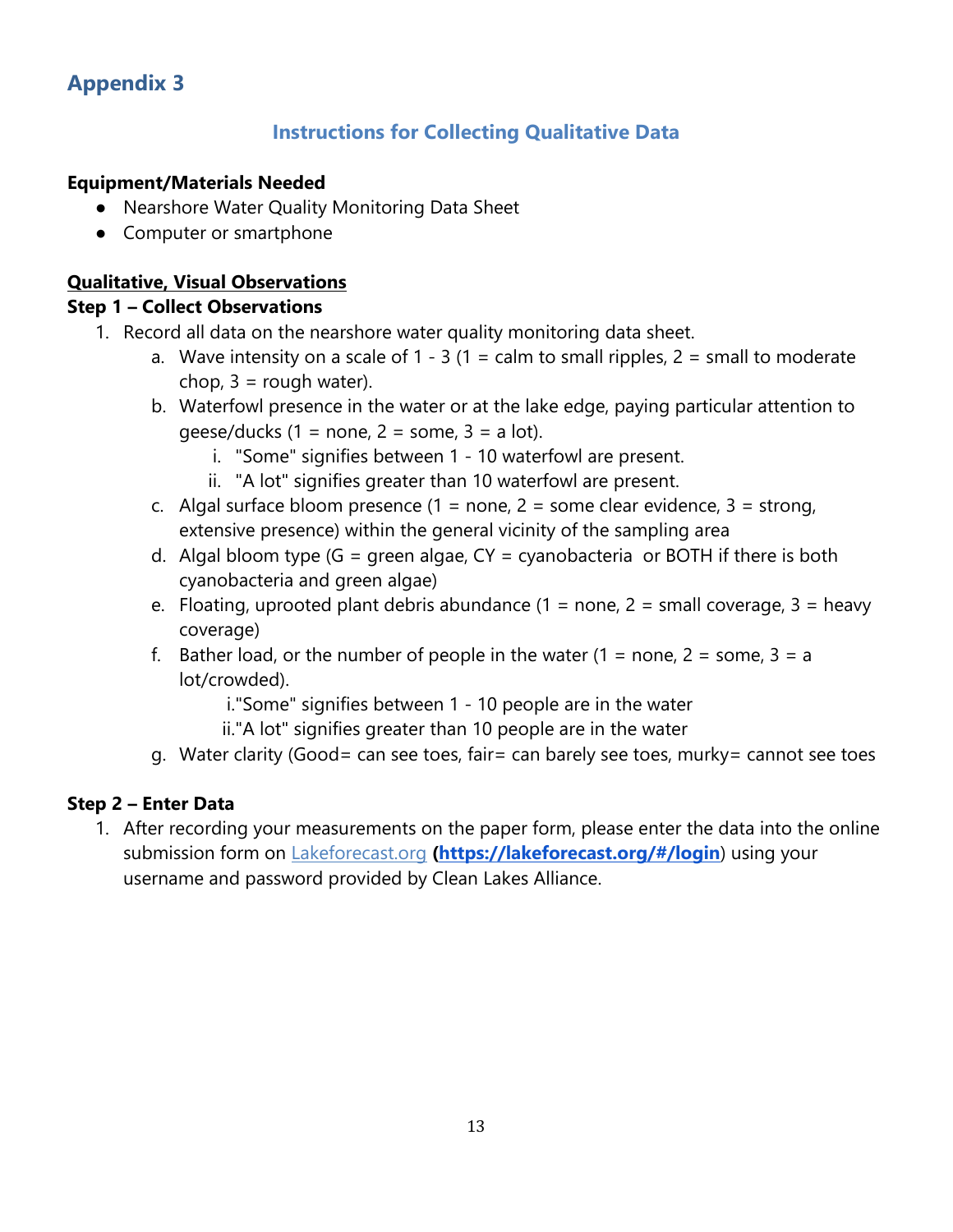## **Instructions for submitting Data on LakeForcast.org**

<span id="page-13-1"></span><span id="page-13-0"></span>**STEP 1:** Go to https://lakeforecast.org/#/ Click "Monitor Log In"

OR "Submit Collection" if already logged in



**Stay updated with Lake-O-Grams** 

Ed Sign Up



## **STEP 2:** Enter your Username and Password and click "Log In"

| Username or Email Address  |  |
|----------------------------|--|
| Password                   |  |
| Remember Me<br>Log $\ln D$ |  |

#### **STEP 3: Enter date and time** Your site ID code will automatically update

#### **COLLECTION SAMPLE**

| ample Date *                    |                |                         |                           |
|---------------------------------|----------------|-------------------------|---------------------------|
| 06/03/2019                      |                |                         | $\overline{\mathbb{H}^2}$ |
| ample Time *<br>1<br>29         | <b>PM</b><br>۰ |                         |                           |
| HH<br><b>MM</b><br>$\mathbf{r}$ |                |                         |                           |
| ielect Site *                   |                |                         |                           |
| MendotaBeach12                  |                | $\overline{\mathbf{v}}$ |                           |
|                                 |                |                         |                           |

### **STEP 4:** Select the appropriate visual

**Visual Observations** 

#### Wave Intensity (click one)







Small to moderate chop

Some (1-10)

 $\overline{2}$ 



A lot (greater than 10)

#### Surface Algal Bloom (click one)

None





Some clear evidence



Strong extensive evidence





Waterfowl (click one)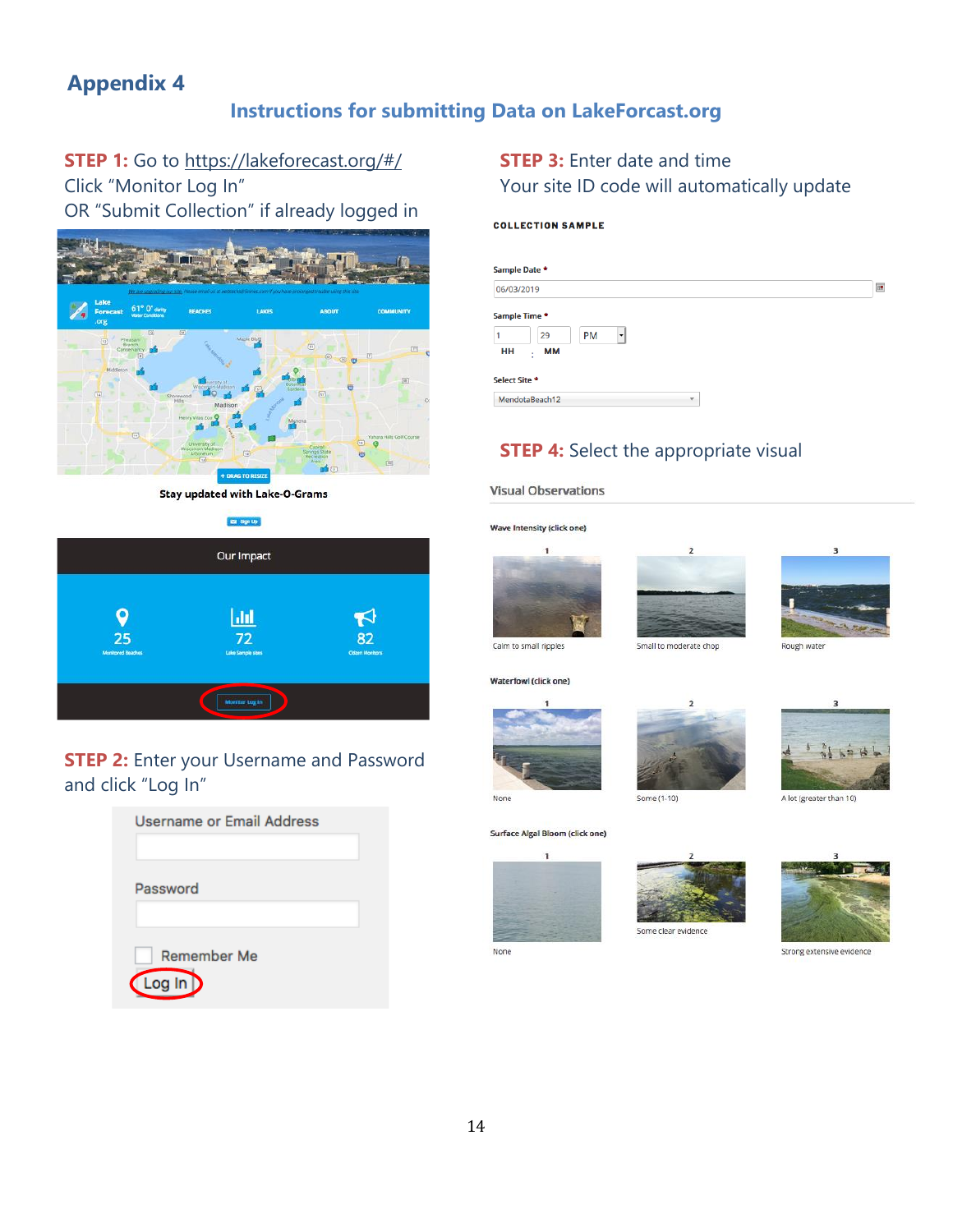## **STEP 5:** Continue to select visual observations **STEP 6:** Enter Quantitative Measurements

#### **Floating Plant Debris (click one)**







# Some clear evidence

#### **Bather Load (click one)**







# Click "Submit"

**Quantitative Measurements** 

Air Temp (F)  $e.g. 68.0$ Water Temp (F) e.g.  $68.0$ **Turbidity (cm)**  $e.g. 33.0$ **Phosphorus Sample** 

 $\Box$  Yes

**Comments** 









#### **Water Clarity (click one)**







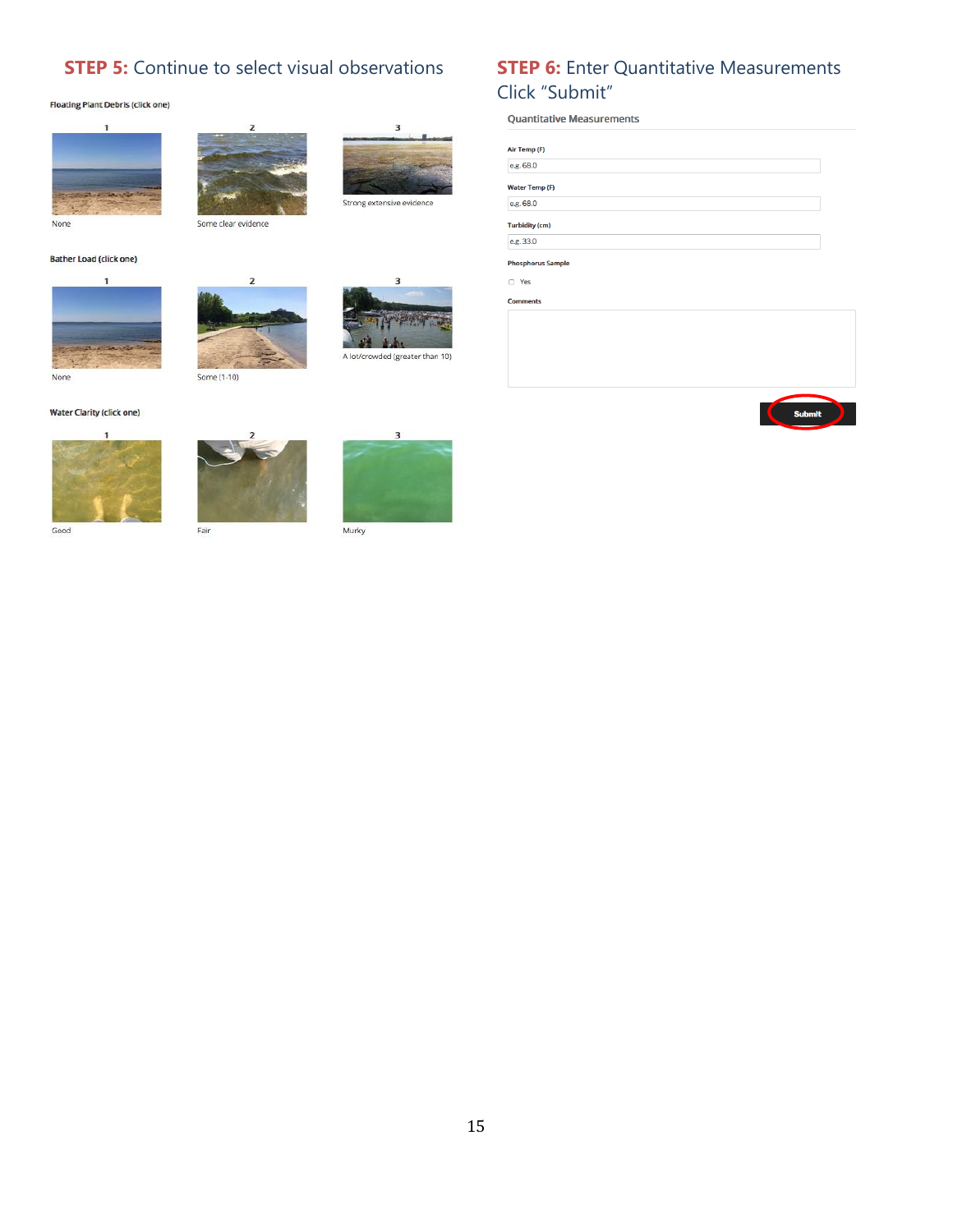## **Green Algae v. Cyanobacteria: Who's who?**

<span id="page-15-1"></span><span id="page-15-0"></span>

|                                           | Green Algae                                                                                                                                                                                                                                                    | Cyanobacteria                                                                                                                                                                                                           |
|-------------------------------------------|----------------------------------------------------------------------------------------------------------------------------------------------------------------------------------------------------------------------------------------------------------------|-------------------------------------------------------------------------------------------------------------------------------------------------------------------------------------------------------------------------|
| What does<br>it look like?                | Long, green filaments that stick together in<br>mats                                                                                                                                                                                                           | Microscopic colonies or unconnected bacteria<br>that flows over surfaces and looks like paint                                                                                                                           |
| ID Pictures:                              |                                                                                                                                                                                                                                                                |                                                                                                                                                                                                                         |
| Why is it<br>bad?                         | In excess, mats can grow too thick and trap<br>oxygen from photosynthesis and float to the<br>lake surface                                                                                                                                                     | Toxic and can make people sick                                                                                                                                                                                          |
| Notable<br>changes                        | Turns brown when decaying                                                                                                                                                                                                                                      | Turns blue, white, or other bright colors while<br>decaying                                                                                                                                                             |
| <b>Differences</b><br>between<br>species: | · Spirogyra forms long, unbranched<br>filaments<br>· Cladophora feels like wet cotton, has<br>branched filaments, and grows on hard<br>surfaces<br>• Pithopora branches at right angles and is<br>very coarse, with brownish resting cells in<br>the filaments | • Aphanizomenon looks like small grass<br>clippings<br>• Microcytis forms nearly microscopic<br>globular colonies<br>· Gloetrichia are spherical and made of a<br>ton of small filaments attached to a<br>common center |

## **Remember!**

**If it's slimy and in mats, green algae filaments are back! If it's disconnected and small, that's cyanobacteria's call!**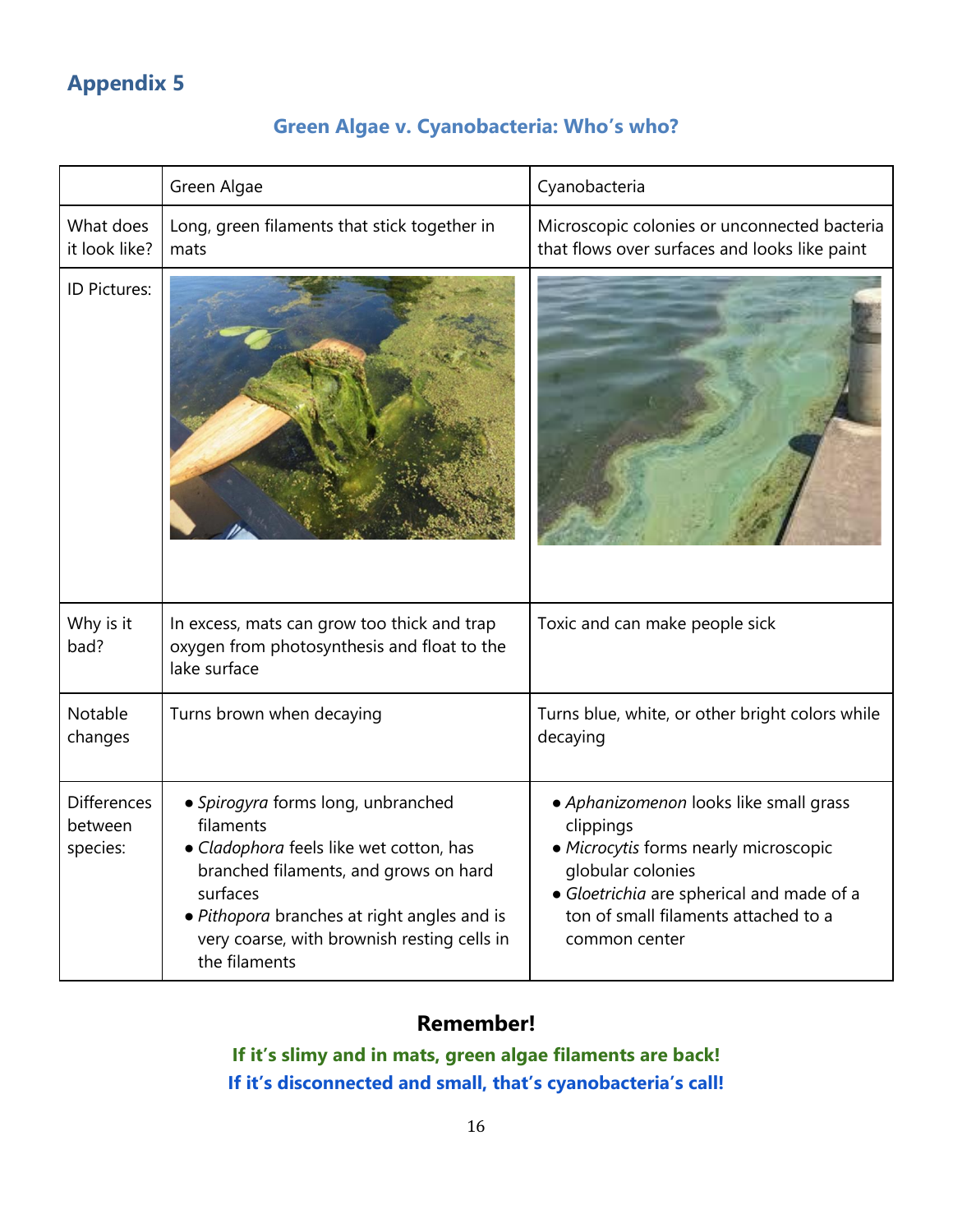## **Additional Resources**

Invasion of the Invasive Species

<span id="page-16-0"></span>Turbidity, Clarity and Total Suspended Solids (TSS)

Understanding your Data: What Affects Water Clarity?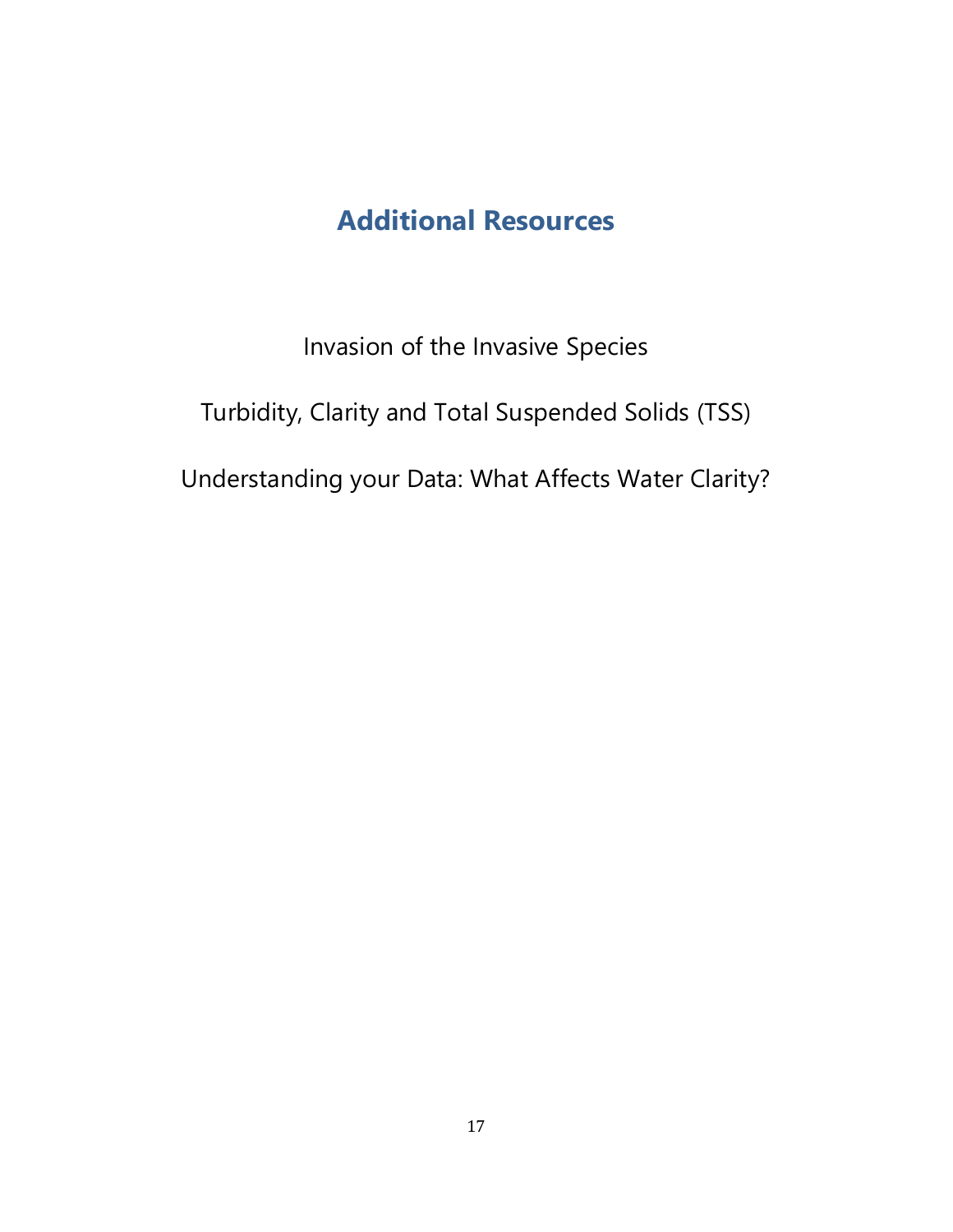## <span id="page-17-0"></span>**Invasion of the Invasive Species**

**Definition:** Invasive species are plants or animals that are not native to the area they now live. Often, they have been brought or accidentally carried into the new region, and cause trouble for the native species.

## **Plants**

### **Purple Loosestrife:**

- 3-7 feet tall
- Purple flowers from a head spike
- Downy, smooth-edged leaves in pairs
- Stem has ridges

### **Water Lettuce:**

- Floats on the water
- Thick leaves
- Resembles an open head of lettuce

## **Animals**

### **New Zealand Mudsnails**:

- $\bullet$  4-6 mm long
- Light brown shell with 5-6 whorls
- Can close shell to survive out of water for days

## **Mystery Snails:**

- Japanese: 6cm, light to dark olive-green shells, 6-7 whorls, longer and narrow cones
- Chinese: 5cm, light to dark brown shells, 7-8 whorls, wider and shorter cones
- Banded: 4.5cm, yellow or green with a red band, 4-5 whorls, shortest cone
- If seen, do not touch can carry parasites detrimental to humans

#### **Rusty crayfish:**

- 7.5-13cm long from nose to tail
- Smooth claws with black bands on the tips
- When closed, claws have an oval gap
- Claws are generally grayish-green to reddish-brown

## **If spotted, report date, time, and exact location to the DNR!**









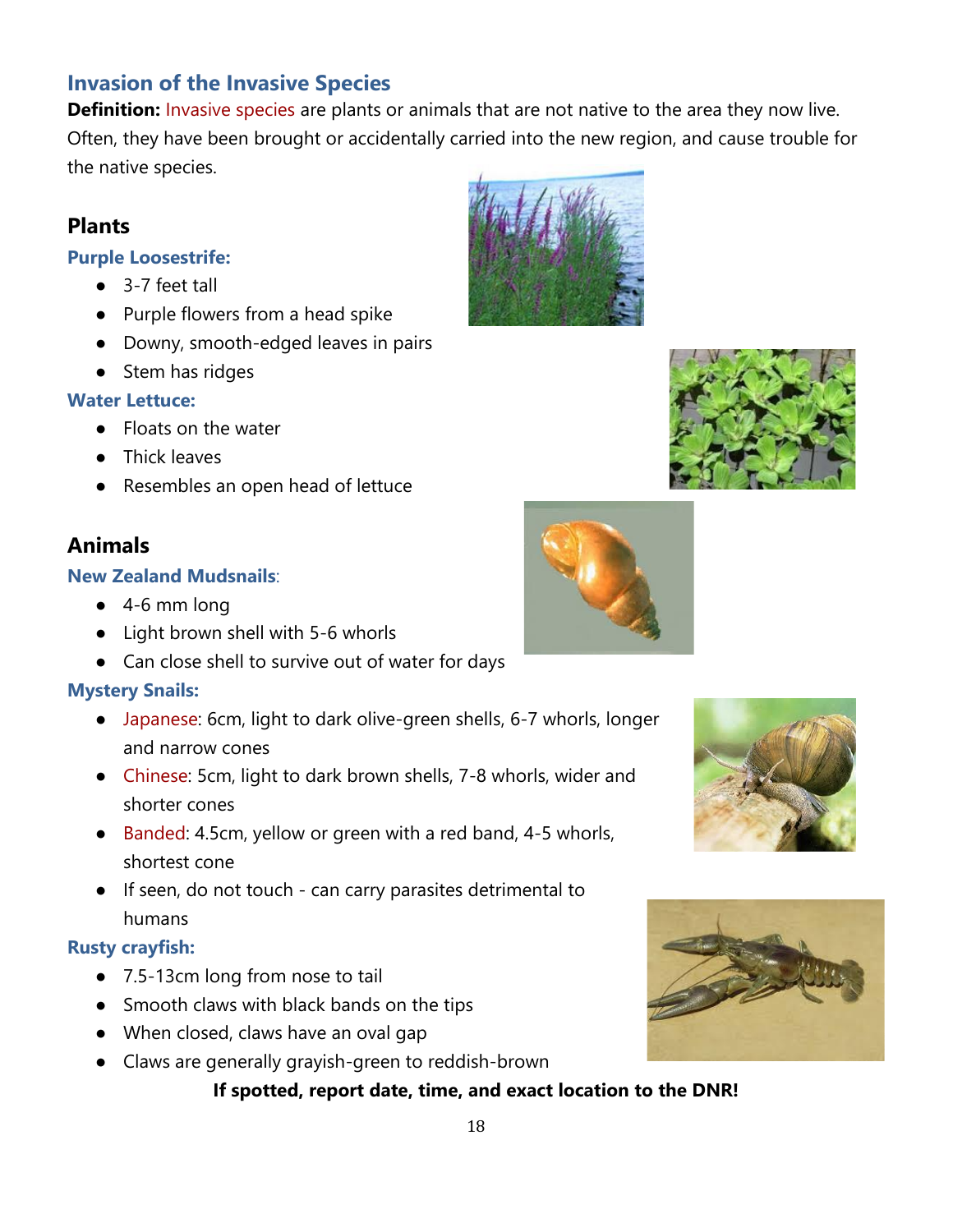## <span id="page-18-0"></span>**Turbidity, Clarity, and Total Suspended Solids**

| <b>Parameters</b>           | <b>Clarity</b>                                                                                                                                                                                                               | <b>Turbidity</b>                                                   | <b>Total Suspended Solids (TSS)</b>                                                                                                                |
|-----------------------------|------------------------------------------------------------------------------------------------------------------------------------------------------------------------------------------------------------------------------|--------------------------------------------------------------------|----------------------------------------------------------------------------------------------------------------------------------------------------|
| <b>Definition</b>           | How far light can pass<br>through the water<br>column.                                                                                                                                                                       | Measure of the degree<br>to which water loses its<br>transparency. | Particles that are larger than 2<br>microns found in the water<br>column.                                                                          |
| <b>Comments</b>             | Turbidity and clarity are directly related. In fact,<br>turbidity is a measure of water clarity.<br>High turbidity = Low clarity<br>Low turbidity = $High$ clarity                                                           |                                                                    | While TSS affect turbidity,<br>turbidity is not a direct<br>measurement of TSS.                                                                    |
| <b>What is</b><br>measured? | Organic and inorganic suspended solids, like clay,<br>silt, sediment, algae, and bacteria<br>$\pm$<br>Dissolved colored materials (smaller than 2<br>microns)                                                                |                                                                    | Organic and inorganic<br>suspended solids<br>Settleable solids (Solids that<br>are moved along the bottom<br>of a body of water by strong<br>flow) |
| How is it<br>measured?      | Direct measurement: Turbidimeter or Turbidity<br>Sensor<br>Indirect measurement: Secchi disk or Turbidity<br>Tube<br>Indirect methods are quick and inexpensive but<br>are dependent on the visual acuity of the<br>observer |                                                                    | To measure TSS, a water<br>sample is filtered, dried, and<br>weighed.                                                                              |